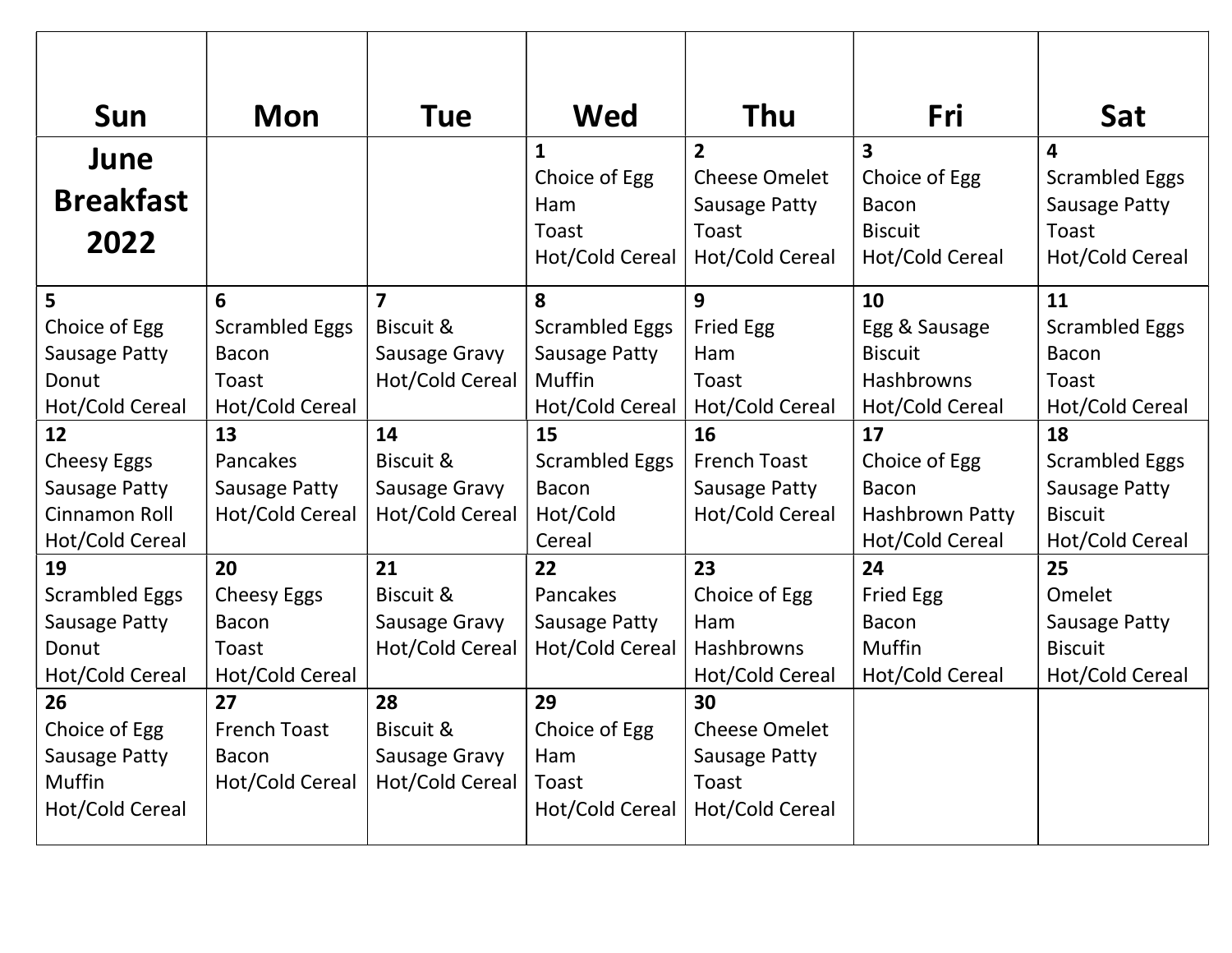| Sun                                                                                          | <b>Mon</b>                                                                                     | Tue                                                                                              | Wed                                                                                | Thu                                                                        | Fri                                                                                 | Sat                                                                                  |
|----------------------------------------------------------------------------------------------|------------------------------------------------------------------------------------------------|--------------------------------------------------------------------------------------------------|------------------------------------------------------------------------------------|----------------------------------------------------------------------------|-------------------------------------------------------------------------------------|--------------------------------------------------------------------------------------|
| June                                                                                         |                                                                                                |                                                                                                  | 1<br>Ham & Potato                                                                  | $\overline{2}$<br>Smothered Pork                                           | 3<br>Fish of the Day                                                                | 4<br>Sliced Ham                                                                      |
| Lunch                                                                                        |                                                                                                |                                                                                                  | Casserole<br>Seasonal Fruit                                                        | Chop<br><b>Roasted Red</b>                                                 | <b>Wild Rice Blend</b><br>Asparagus                                                 | <b>Au Gratin Potatoes</b><br><b>Country Green</b>                                    |
| 2022                                                                                         |                                                                                                |                                                                                                  |                                                                                    | Potatoes<br>Broccoli                                                       |                                                                                     | <b>Beans</b><br>Roll                                                                 |
| $5\phantom{.0}$<br>Hamburger Steak<br><b>Baked Potato</b><br>Casserole<br>Green Beans        | 6<br><b>Italian Pork</b><br>Zucchini<br>Cornbread<br><b>Dressing</b><br><b>Brussel Sprouts</b> | 7<br>Roasted Chicken<br><b>Rice Pilaf</b><br>Peas & Carrots<br>Roll                              | 8<br><b>BBQ Beef</b><br>Ranch Pasta Salad<br><b>Creamed Corn</b>                   | 9<br>Chicken &<br>Dumplings<br>Peas & Carrots                              | 10<br><b>Fried Fish</b><br>Mac & Cheese<br>Creamy Coleslaw<br><b>Cheese Biscuit</b> | 11<br>Chicken Breast<br>Florentine<br><b>Bowtie Pasta</b><br><b>Broccoli</b><br>Roll |
| 12<br><b>BBQ Chicken</b><br>Corn Casserole<br><b>Country Green</b><br><b>Beans</b>           | 13<br>French Onion Pork<br>Chop<br><b>Baked Sweet</b><br>Potato<br>Cabbage<br>Roll             | 14<br><b>Beef Cube Steak</b><br>w/ Mushroom<br>Gravy<br><b>Browned Potatoes</b><br>Spinach Salad | 15<br><b>Sliced Turkey</b><br><b>Garlic Mashed</b><br>Potatoes<br>Zucchini<br>Roll | 16<br>Patty Melt<br><b>Steak Fries</b><br><b>Marinated Slaw</b>            | 17<br>Crumb Baked Fish<br>Mac & Cheese<br><b>Mixed Veggies</b><br>Roll              | 18<br><b>Baked Ziti</b><br>Italian Veggies<br>Roll                                   |
| 19<br>Orange Rosemary<br>Pork<br>Rice<br>Vegetable Blend                                     | 20<br>Beet Pot Roast w/<br>Carrots/Potatoes/<br>Onions<br>Side Salad                           | 21<br>Ham & Beans<br><b>Fried Potatoes</b><br><b>Broccoli</b><br>Cornbread                       | 22<br><b>Buttermilk Ranch</b><br>Chicken<br><b>Parslied Pasta</b><br>Green beans   | 23<br>Meatloaf<br>Mashed Potatoes &<br>Gravy<br>Succotash<br>Roll          | 24<br>Aloha Chicken<br>Rice<br>Carrots<br>Roll                                      | 25<br>Cheeseburger<br><b>Relish Plate</b><br><b>Steak Fries</b>                      |
| $\sqrt{26}$<br><b>BLT &amp; Cheese</b><br>Sandwich<br>Macaroni Salad<br><b>Pickled Beets</b> | 27<br>Roast Turkey<br>Mashed Sweet<br>Potatoes<br><b>Brussel Sprouts</b>                       | 28<br>Spaghetti &<br>Meatballs<br>Italian Veggies<br><b>Tossed Salad</b>                         | 29<br>Ham & Potato<br>Casserole<br>Seasonal Fruit                                  | 30<br><b>Smothered Pork</b><br>Chop<br>Roasted Red<br>Potatoes<br>Broccoli |                                                                                     |                                                                                      |

Cheeseburger, Hamburger, Grilled cheese are available to substitute at any time.